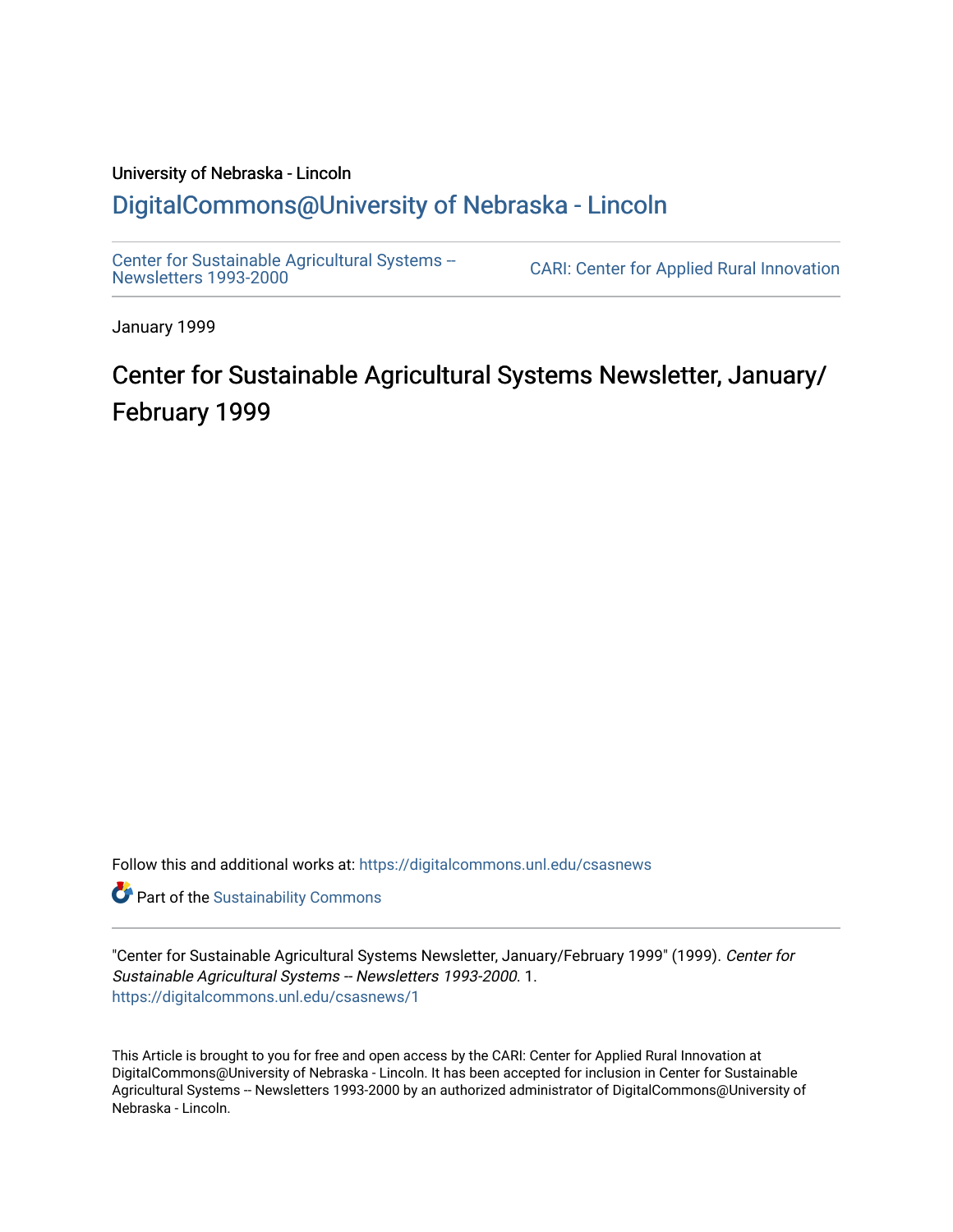# **Center for Sustainable Agricultural Systems**

**January-February, 1999 Newsletter** 

# **A Question of Sustainability!**

Since I have been in the role of Interim Director of the Center for Sustainable Agricultural Systems, the question has come up in discussions: Should the Center be more appropriately named the Center for Agricultural Systems - deleting the sustainability aspect? My response is no, but I think the question indicates concern in regard to some people's reaction to the word *sustainability*. The dictionary defines sustainable as *to hold up, to keep up*, and *to prolong*. The word brings to individual and public attention the need to continually assess practices, organizations and systems in terms of a sustainable dimension. It often suggests change. Questions regarding sustainability "ring an alarm" with respect to priorities and changes that some would prefer to put off acting upon until a later date, or disregard all together.

There have been several agricultural books and articles that have "rung the alarm" - so to speak - and have received considerable public attention in regard to sustainability issues. Two are discussed below.

In 1957 John Davis and Kenneth Hinshaw, Harvard University, published *Farmer In a Business Suit*. The authors' thesis was that agriculture had transitioned from an earthbound emphasis to one of agribusiness. In order to be economically sustainable, farmers needed to add to their production expertise and stewardship of natural resource responsibilities such tools as financial planning, market analysis, enterprise accounting, and a knowledge of working with contracts. The authors suggested that a business approach to farming, marketing, processing and distribution included new challenges and opportunities - the challenge being sustainable agribusiness systems that are economically, socially, and ecologically/environmentally sound. Davis and Hinshaw portrayed an end to self-sufficiency in farming and the earthbound agriculture era. Rural values tied to the land were challenged. The book stirred up considerable concern and discussion in agricultural and natural resources circles.

A second book that jolted public thinking was Rachel Carson's *Silent Spring* published in 1962. Ms. Carson in a very effective way brought to public attention that the rampant use of chemicals in agriculture had devastating impacts on the food system, human and animal health, and natural resources. People asked: What is she doing? Her intent was to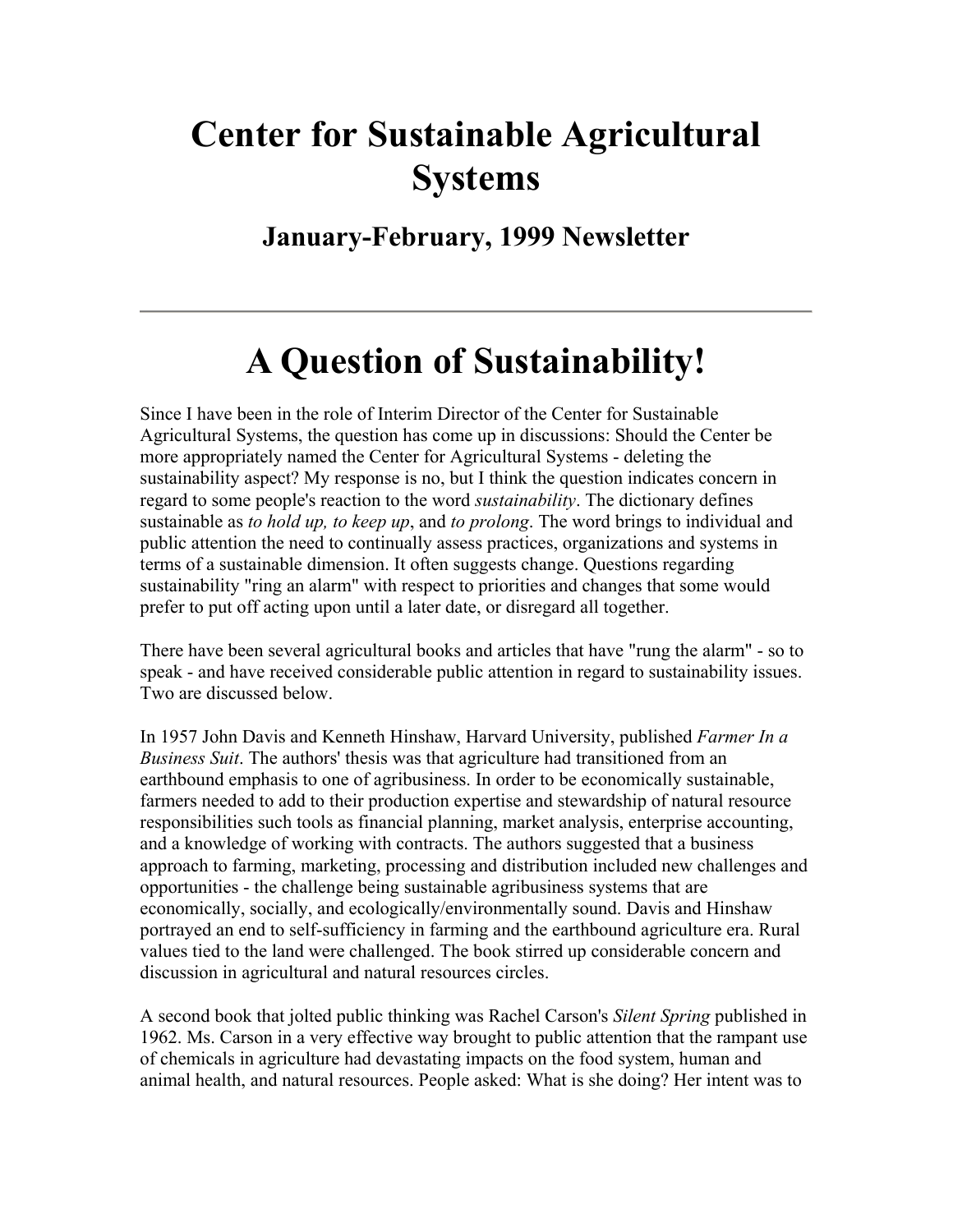get public attention, and she did! The assessment of chemicals, a trend toward judicious use, and an increase in organic production approaches followed.

The current issues in the Nebraska and U.S. hog industry are examples of sustainability issues and relate to these two books. Packages of technology are now available whereby mega systems can produce large numbers of hogs at relatively high levels of production and economic efficiency. However, they may not be socially and environmentally acceptable systems. Odor, flies, the potential waste degradation of ground water and streams, and mega operations replacing family-sized operations raise questions in regard to sustainability and compatibility with community values.

Sustainability issues raise immediate concerns and concerns for the future. It is difficult to get public attention regarding future sustainability concerns. The use of fossil fuels as a source of energy is an example. In 1973 crude oil supplies were cut short by an Arab nations' embargo. There were lines at the gasoline pumps and limits on purchases, and efforts to insulate buildings and other conservation measures were initiated. The "energy crisis" got the public's attention - we didn't have a sustainable energy system. In the 1980s research was expedited on alternatives such as fuels from grain, solar power, wind power, and nuclear power. As supplies of crude oil increased, the interest in alternatives decreased. Alternative energy research decreased in priority. With current prices at less than \$1/gallon of gasoline, it is once again difficult to get the public's attention that our U.S. crude oil-driven fossil fuel energy base is not sustainable over the long term. Most citizens do not look beyond their life and prefer not to be concerned about long-term issues today. However, driven by environmental and economic sustainability issues, there has been progress with energy efficiency in transportation, with appliances, and in other areas. It is also interesting to note that wind-powered generators are now generating some of Nebraska's electricity.

The word *sustainable* may cause some alarm and may suggest changes such as a reassessment of practices and priorities. Sustainability is a required dimension to systems in agriculture that meet production efficiency, economic, ecological/environmental, and socially acceptable tests. The name of the Center for Sustainable Agricultural Systems is appropriate.

*Submitted by Glen Vollmar*

# **University Role in Biotechnology: How Do We Set Research Priorities?**

*First in a Series.* There is growing debate about the emerging role of universities in research and applications of biotechnology. Current interest and investment in production and use of genetically modified organisms (GMOs) have sparked a revolution in university research laboratories and fields. Perhaps no single set of new techniques and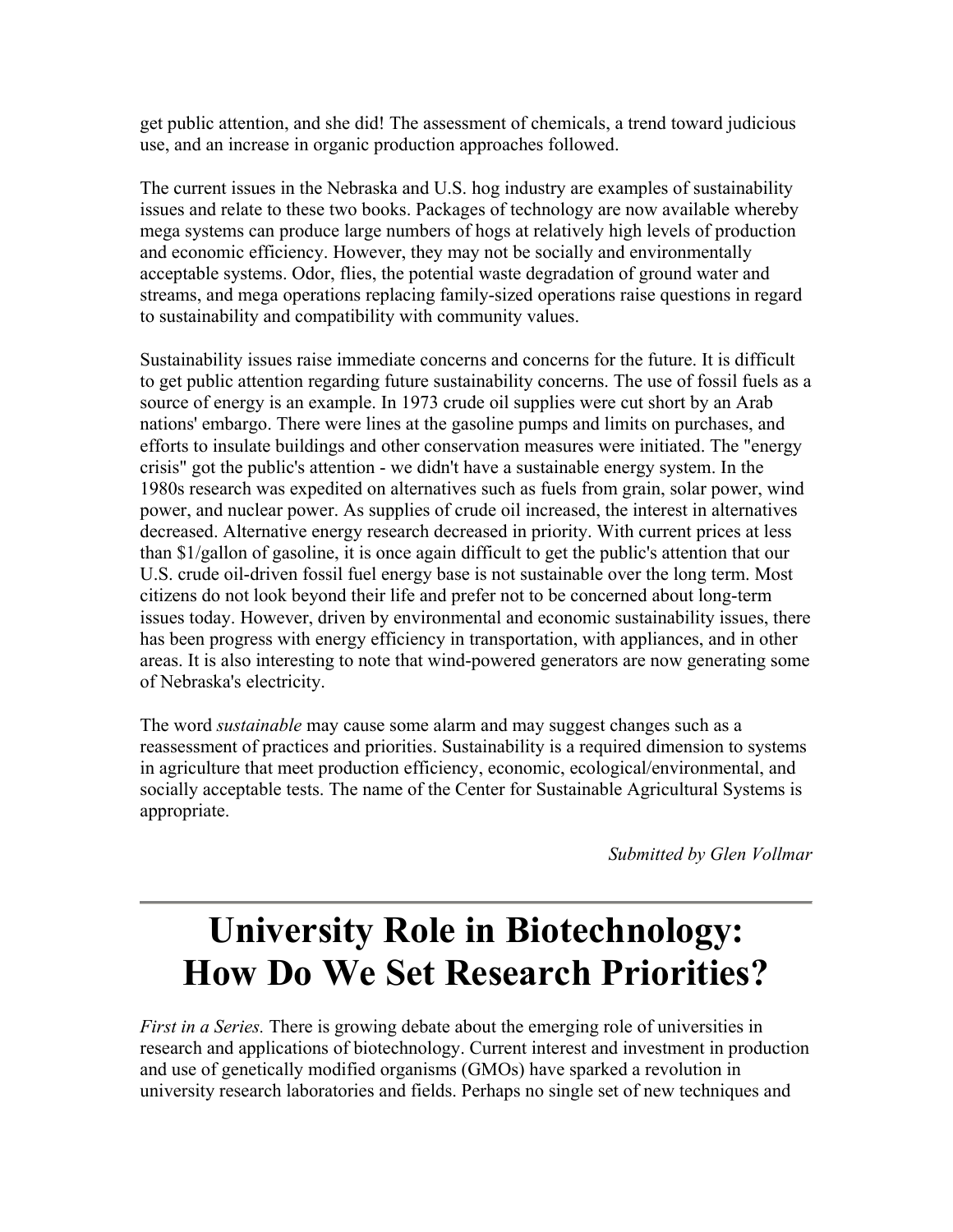potential technologies has caused such a substantial short-term shift in focus of people and resources in universities. In this series of articles we provide a range of views on the university's role. Included are research priorities, how to measure who will benefit, and sustaining food production and rural communities. We hope that encouraging debate within the university community and among our clients will help inform people of the issues and how we can chart a rational strategy for the future.

## **Research Priorities**

University researchers set priorities based on how they perceive ways to increase yields, to discover new information through science, or to satisfy their intellectual curiosity. Increasingly, these priorities are set by the availability of research funding. Often an individual's research time, a technician, and facilities in laboratory and field are part of the university infrastructure that is financed by state government with what we call "hard dollars." This annual budget for a project is relatively assured from year to year, providing continuity to research and contributions to the clients in the state and elsewhere. To be able to use this capacity in people and facilities, the researcher must seek grant funds, or "soft dollars," to pay for graduate student salaries, additional travel, supplies and materials, and publications. In an organizational culture that rewards scientists for technical publications, successful students, and ability to attract grant funding, it is likely that modest infusion of grant support from corporations or foundations with vested interests can leverage substantial resources for research by "hungry" scientists.

When this outside research support leads to results that increase productivity, improve efficiency of resource use, or reduce labor by farmers, it can contribute to the goals of the university. Such advances through science have led to more agricultural production and increased income and human well-being on farms and in rural communities. Examples are research financed by seed companies on breeding methods or improved adaptation of hybrids, or by fertilizer companies to find economically optimum rates and timing of application. Others include funds from equipment manufacturers for reduced tillage systems, or herbicide companies to find low-cost weed management options. What these funding sources have in common is a specific product to sell, and confidence that the research results will advance our scientific understanding as well as increase sales. To the extent that such research increases productivity and improves the quality of life on farms and in rural communities, it is consistent with the university mission.

# **Other Research Support**

Funds to finance research also come from government and private foundation sources. Commodity board grants (e.g., corn or beef check-off funds) most often go to enhance marketing, for new commercial uses, or to improve productivity to resources of labor. In each case they are intended to increase income to farmers or facilitate production and marketing. Other government grants do help broaden the agenda on systems research,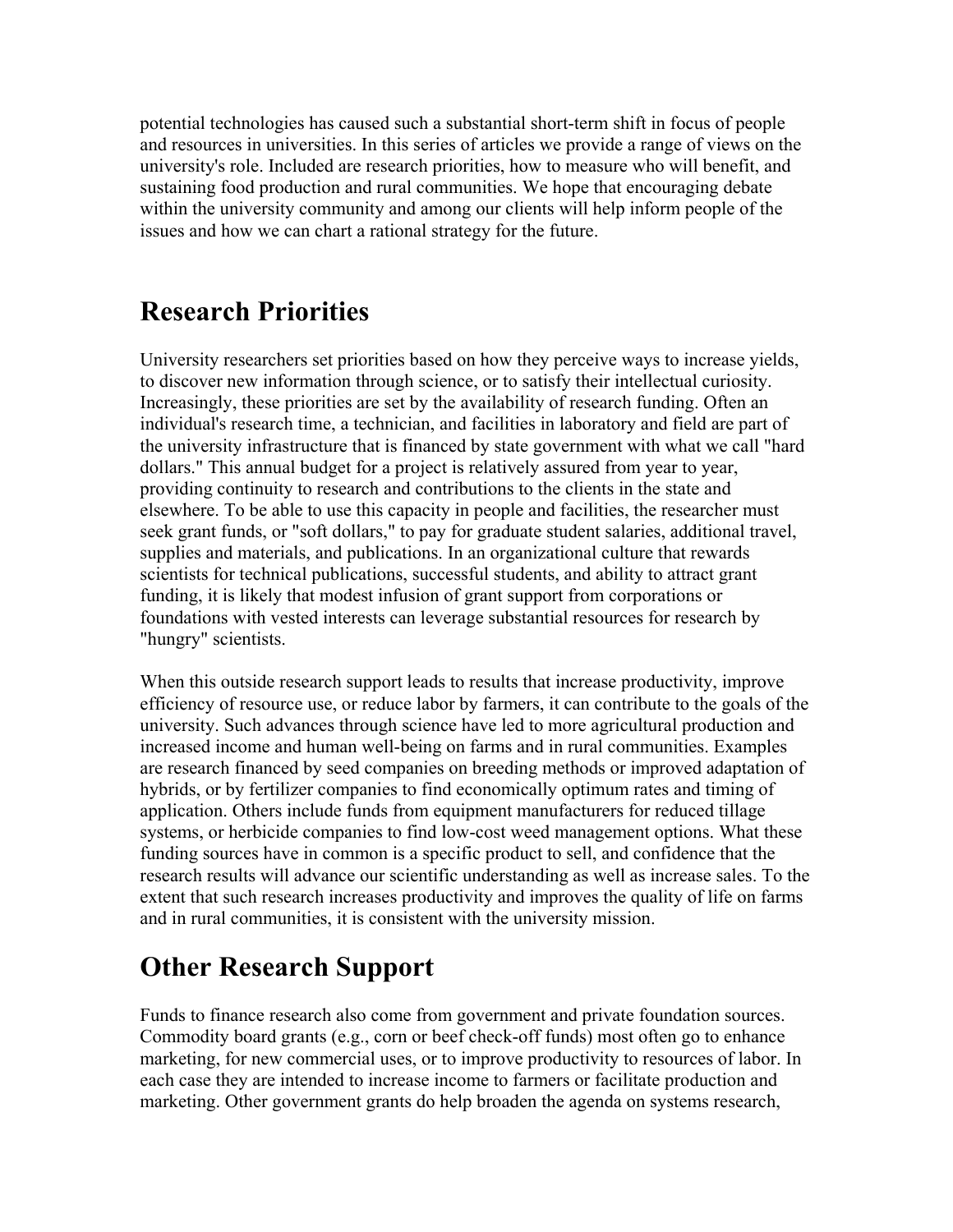long-term analyses, and other non-commercial directions. Private foundation grants perhaps are the most broad and unique, often directed at social and environmental issues beyond the immediate question of productivity. In each case, the call for proposals will describe in either general or specific terms the focus of the expected research, the types of questions to be answered, and/or the types of impacts that are expected from the work. These sources of funds also influence the direction of research.

# **Is Biotechnology Different?**

There is no question that the research financed by corporations interested in the products of biotechnology is directed toward technologies that will eventually enhance the bottom line of those organizations. That is the nature of the business. And this is no different in qualitative terms than the fertilizer and equipment companies that want to increase sales by testing and proving that their particular products are better than what the farmer is using today, and better than that of competitors. What is different is the magnitude of the financing that is going into a narrow area of research, the attraction this has for the most gifted scientists and students, and the question of who really benefits from this technology. This latter point will be explored in a subsequent column.

From what we observe in the university environment, the race toward funding for ever more elaborate research in biotechnology is causing a substantial skewing of priorities toward a singular approach to the future. There is strong attraction toward funding for specific laboratory and field research that will benefit an increasingly limited number of commercial firms. The high costs of this technology are passed on to farmers who purchase seeds and the chemicals that are closely packaged to fit with them, and they are limiting the range of decisions that farmers are given. At the same time, there is a move away from systems research, studies that can lead to less expensive biological solutions to weed and pest management, and work that can benefit the environment. The costs of technology increase, and the magnitude of expense and income increases for the individual farmer, while less remains on the farm or in the local community. We also need to look at the current constraints to farm family income and community well-being. If productivity is indeed the limitation, then more research in this direction is important. Yet production stability, net returns to families, health of the landscape and the community, or quality of life for rural residents may not be dependent on higher productivity; in this case the priorities of both researchers and the university should change. As with all outside sources of research support, the funding for biotechnology should be viewed in light of our mission in the university in both research and education. To place such a large emphasis in a single direction seems unwise and counterproductive for the future.

#### **Next newsletter: Who benefits from new technologies?**

*Submitted by Charles Francis and John Allen*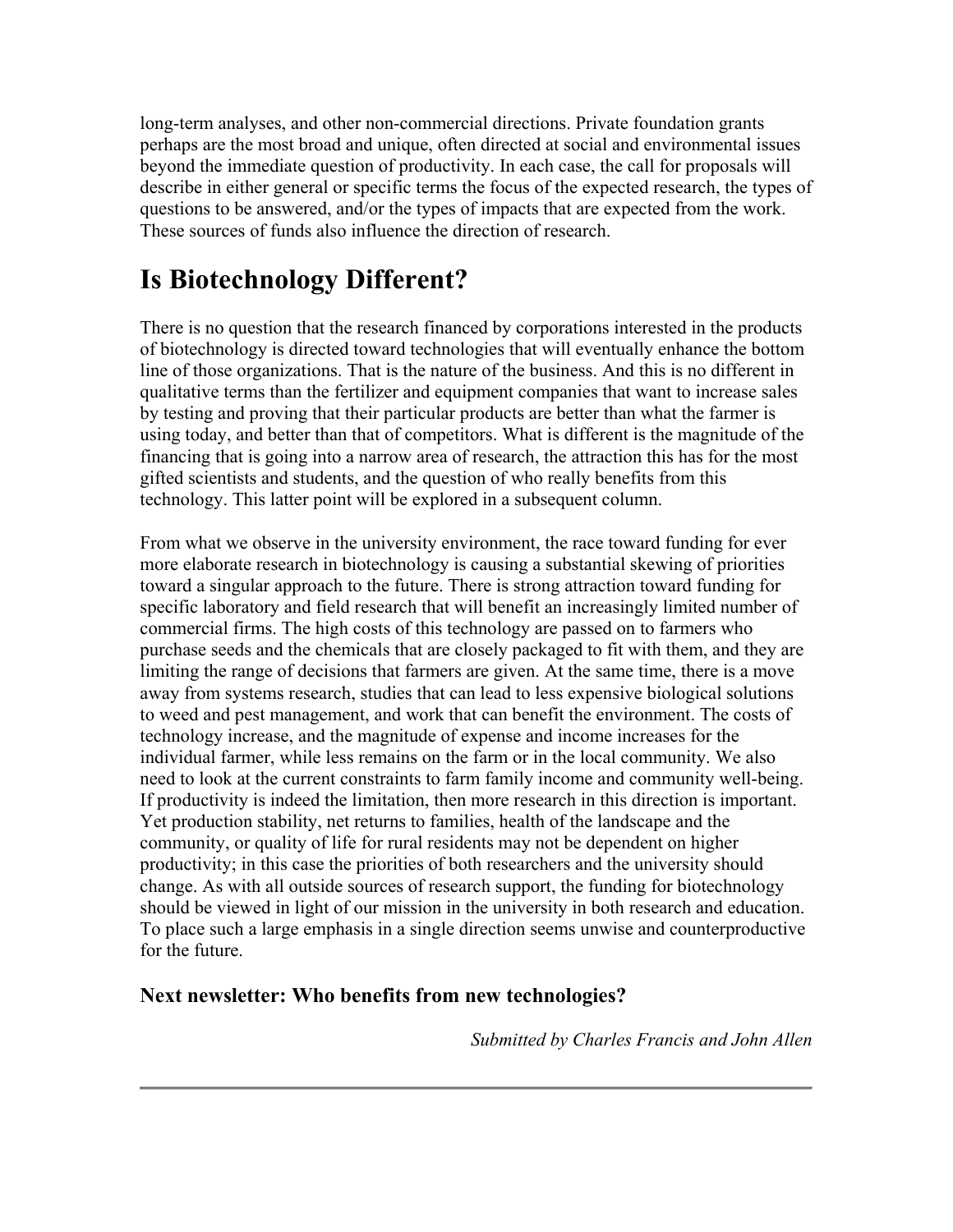## **Highlights of Upcoming Book:** *Under The Blade*

This is the fifth in a series of articles that highlight information in a book titled *Under the Blade: The Conversion of Agricultural Landscapes*. Information in this article is from a chapter by Lawrence Libby and Patrick Stewart. Libby is Professor and C. William Swank Chair in Rural-Urban Policy, Department of Agricultural Economics, The Ohio State University. Stewart is Assistant Professor, Department of Political Science, Arkansas State University. Additional authors who contributed chapters in the book are from universities around the country. The book is co-edited by Richard Olson, University of Nebraska and Tom Lyson, Cornell University. For more information, contact Richard Olson at the CSAS office, or e-mail him at  $csas005@unlvm.$  unl.edu. To order the book, see the Resources section of this newsletter.

# **The Economics of Farmland Conversion**

### **Cost of Services**

Supporters of development often argue that an increase in the tax base is a way to stabilize or even reduce property taxes. However, residential development often costs more in municipal services than it produces in tax revenue.

Table 1. Estimated annual net revenue (taxes minus services) for residential (per housing unit) and business (per 1,000 square feet) development, Monroe County, PA (MCPC 1996).

| <b>Type of land use Net municipal</b> | revenue   | Net school<br>district revenue | Net county<br>revenue | Local<br>government total |
|---------------------------------------|-----------|--------------------------------|-----------------------|---------------------------|
| Single-family<br>detached             | $-$ \$121 | $-$ \$1,439                    | $+$ \$110             | $-$ \$1,450               |
| Attached or<br>multifamily            | $-$ \$167 | $-$ \$244                      | $+$ \$27              | - \$384                   |
| Office                                | $+$ \$35  | + \$991                        | $+$ \$65              | $+$ \$1,091               |
| Factory                               | $+$ \$38  | $+$ \$411                      | $+$ \$3               | $+$ \$452                 |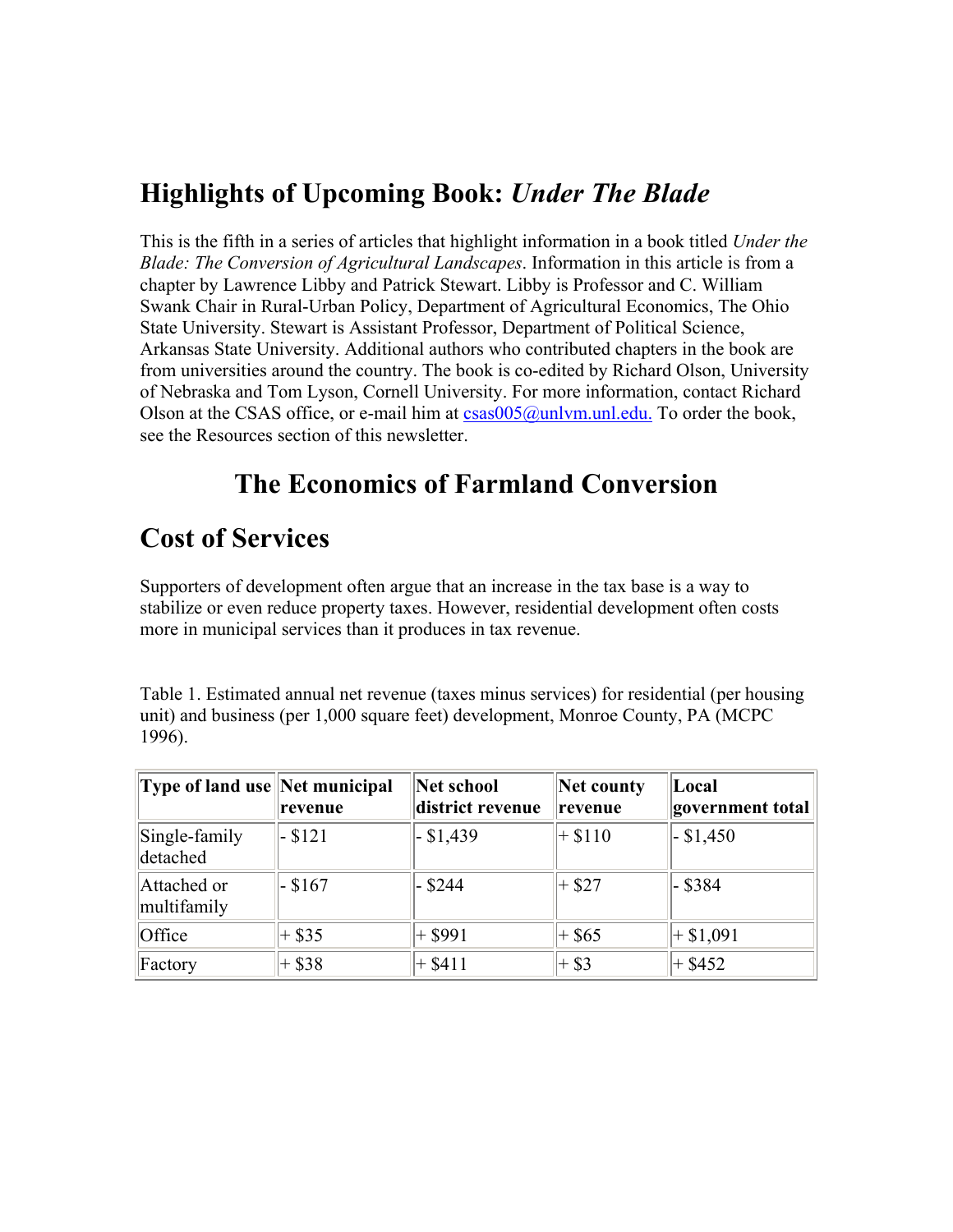| City                 | Residential | Commercial and industrial | Farmland |
|----------------------|-------------|---------------------------|----------|
|                      | 1:1.02      | 1:0.79                    | 1:0.77   |
| Lake Elmo, MN        | 1:1.07      | 1:0.20                    | 1:0.27   |
| Independence, MN     | 1:1.03      | 1:0.19                    | 1:0.47   |
| Madison Township, OH | 1:1.54      | 1:0.23                    | 1:0.34   |

Table 2. Ratios of revenues to service costs for different land uses in four midwestern communities (AFT 1993, 1994).

Conversion of farmland to development increases the need for roads, police, waste disposal, and other municipal services. Particularly due to the cost of education, residential development often pays less in taxes than it requires in services. Commercial and industrial development more than pays for its required services. Farmland, which requires very few services, also provides a surplus of tax revenue to local government.

The total cost to a municipality of farmland development depends in part on the final mix of land uses. Also, more expensive homes generate more revenue. A study in Palm Beach County, Florida estimates that a new rural home worth \$750,000 will pay enough taxes to cover its services, while less expensive homes add to the county tax burden (Engelhardt 1997). Construction of 25,800 homes in the county's Agricultural Reserve would cause an estimated \$1.36 billion drain on taxpayers during 50 years, even with developers paying for some of the roads and other infrastructure.

# **Competition for Land**

Studies at the urban edge uniformly show a large difference between the price that conventional farmers can afford to pay for land for agricultural use, and the price that a developer can afford to offer. For example:

- A dryland corn/soybean farmer in Lancaster County, NE might realistically pay \$1,500 to \$2,000 per acre for good farmland, while developers are paying \$10,000 to \$25,000 per acre for land near the boundary of the city of Lincoln.
- Rocky Mountain ranchland, valued at \$1,500 to \$2,000 per animal unit (the amount of rangeland required to support a cow-calf pair), sells for two to ten times that amount for ranchette development.
- In southern Ventura County, CA, land acquisition costs must be below \$10,000 per acre for a citrus operation to produce a profit. Actual acquisition prices near urban expansion areas are \$25,000 to \$35,000 per acre.

In some regions, intensive production of specialty vegetables or other niche crops can gross \$10,000 or more per acre and a farmer could potentially outbid developers for small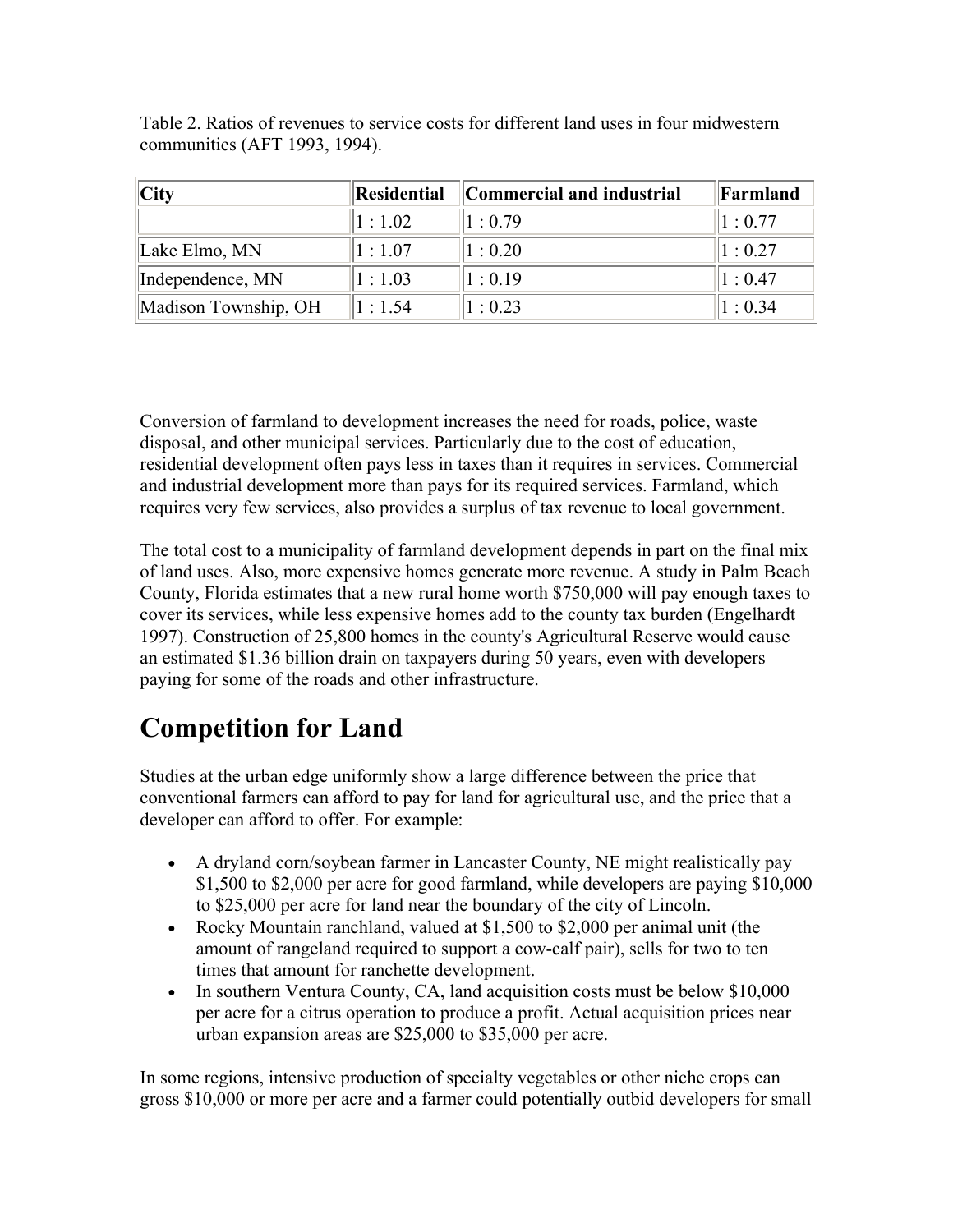amounts of land. But given the low prices received for most agricultural products, it is impossible for most types of conventional agriculture to compete for land with residential or commercial development in the absence of citizen actions to remove the economic differential. For example, agricultural zoning or the purchase of development rights help to maintain agriculture in areas facing development pressure by removing development as a legal option, and proper estate planning can enable the transfer of farmland between generations, denying developers the opportunity to bid.

#### **References:**

AFT. 1993. The Cost of Community Services in Madison Village and Township, Lake County, Ohio. American Farmland Trust, Washington, D.C.

AFT. 1994. Farmland and the Tax Bill: The Cost of Community Services in Three Minnesota Cities. American Farmland Trust, Washington, D.C.

Engelhardt, J. 1997. Palm Beach County relied on faulty figures for cost of growth, experts say. The Palm Beach Post, November 19, p. 10A.

MCPC. 1996. Fiscal Alert. Monroe County Planning Commission, Stroudsburg, PA.

### **Global Perspectives on Biotechnology**

#### **(or)**

### **What's This Farm Boy Doing in Brussels?**

Early last spring I received a call from Dr. Margaret Mellon asking if I would be interested in attending a meeting on some of the issues surrounding biotechnology to be held in Brussels, Belgium. It was scheduled for after oat planting and before we got busy with corn planting, so I said yes, tentatively. I wanted to get a little background on the people who were sponsoring the meeting before I gave a firm commitment. My wife, Deb, got on the Internet and found out about the Charles Leopold Mayer Foundation for the Progress of Humankind. It seemed similar to the Keystone group here in the U.S. in that it brings both sides of an issue to the table. I liked that. The value of the meeting is not in the effort to draw some conclusion(s), but in the dialogue that develops.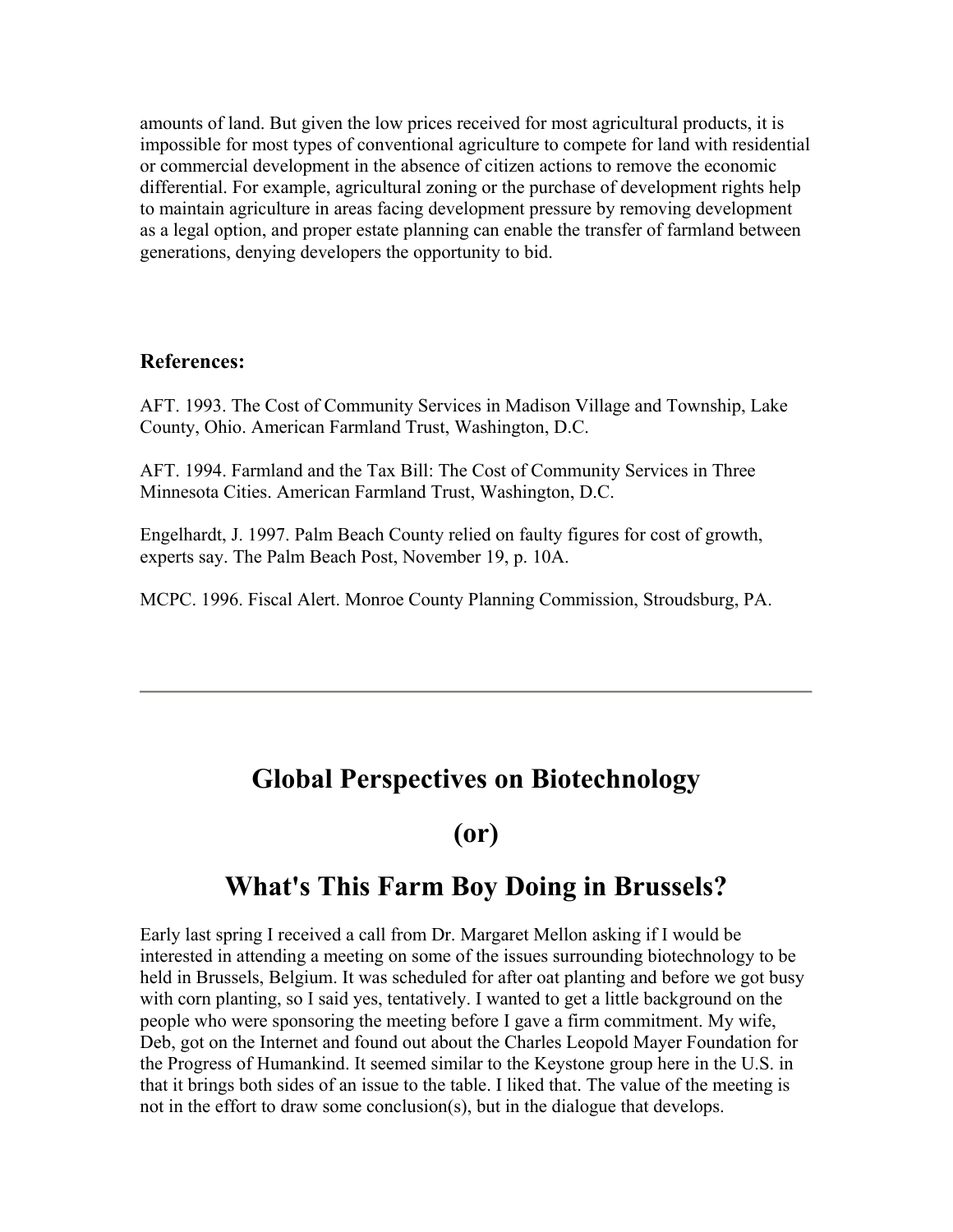I thought - sounds like a group that truly wants to do some good, but why ask me to attend? It seems they wanted some representation from the scientific community (Dr. Mellon) and a "typical" grain and livestock farmer from the Midwest.

I felt I could contribute to the discussion from the viewpoint of a conventional farmer, sustainable farmer, and certified organic farmer, as I had been operating as one of these over the past 20 years or so.

As a participant at this meeting, I was asked to present a short paper on "Perspectives on Genetically Modified Organisms (GMOs) and Their Relationships to Society and Agriculture." What a title! I've evidently been spending too much of my free time rubbing elbows with academia. Briefly, the areas I tried to cover were: innovation, research, patents, in the field, agricultural system evolution, non-GMO products, and agribusiness influences. Just the thing you want to dig into after a heavy noon lunch! Well, I did my research (read, think, ask others) and was off to Brussels.

Upon arrival participants were given a document to sign that stated they would not quote anyone's comments during the meeting. The Foundation wanted to assure a free exchange of ideas and opinions. Lawyers, journalists, environmentalists, scientists, farmers, public policy makers and interpreters were in attendance. Signing this document meant that they did not have to be concerned about their reputations, positions, or careers. Believe you me, it worked! I didn't see anyone throw anything or see bulging veins on people's foreheads, but the exchanges became quite lively at times. Also, I sensed that some of the "opposing sides" found common ground at times.

I can speak in general terms about the topics that were discussed, which included vertical integration and consolidation in the industry worldwide. The ethical aspect of GMOs assumes that people must eat what is provided. What happens to issues of choice?

The ramifications of "Terminator" technology was a hot topic, especially as it related to developing nations. The technology of genetic engineering places the company at a "greater distance" relationally from the farmer, sometimes even in an adversarial role.

The narrowing of the germ plasm base and companies' unwillingness to share their developments presents new obstacles to publically-funded research. The legal and patent issues were discussed as well as how multinationals fit in this arena.

Transparency was a term the Europeans used for traceability, or in other words - How do consumers know exactly what their food is and how it was produced?

It was an interesting exchange, not only because it was simultaneously interpreted in English and French, but also for the approach taken. I kept thinking, "Maybe this is what *comprehensive* government is like. In the U.S. we tend to make rules and laws and then try to deal with the mess we created. This approach seems to deal with the messy stuff first in an effort to make rules and laws that are not only fair but just."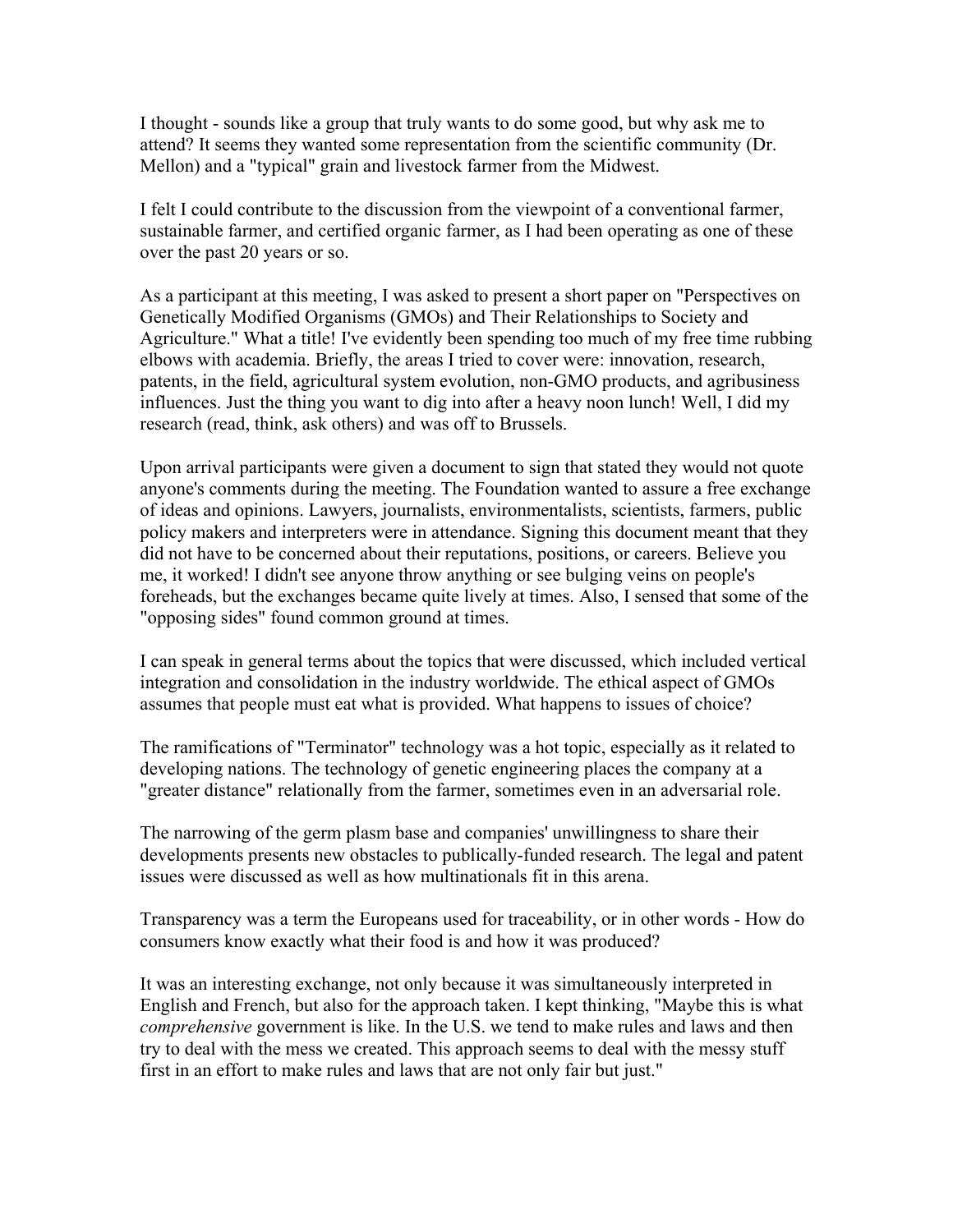### **NCR SARE Producer Grants Available**

The USDA's Sustainable Agriculture Research and Education (SARE) program in the North Central Region (NCR) invites producers to apply for competitive grants to research, demonstrate or educate others about profitable, environmentally sound, socially responsible agricultural systems.

A total of \$250,000 is available for grants of up to \$5,000 for individual producers and up to \$15,000 for groups of three or more producers investigating any sustainable practice or concept. Additional funding specifically earmarked for agroforestry projects is also available as a result of a National Agroforestry Center initiative.

Past projects covered a variety of topics such as reducing off-farm inputs, improving water quality, educating young people or consumers about agriculture, managing weeds and pests, and creating viable markets for sustainable products.

Producers must reside in IL, IN, IA, KS, MI, MN, MO, NE, ND, OH, SD, WI. Applications are due April 30, 1999. Funding decisions will be made in late-June 1999. Funds will be available in mid-fall for the 2000 crop production season. For application materials or questions, call the NCR SARE office, 402-472-7081, fax 402-472-0280, or send e-mail to sare001@unlym.unl.edu for an application, http://www.sare.org/ncrsare/.

#### **Resources**

*Under the Blade: The Conversion of Agricultural Landscapes*. \$25. This new (December 1998) book edited by Richard Olson (U. of Nebraska) and Thomas Lyson (Cornell U.) examines the patterns, causes and consequences of current land use decisions in the U.S. It examines farmland loss from several perspectives, and then integrates the results into policy recommendations (see related article in this newsletter). Westview Press, 5500 Central Ave., Boulder, CO 80301-2877, 303-444-3541. To order a \$5 course examination copy, call 1-800-386-5656.

*America's Animal Factories: How States Fail to Prevent Pollution from Livestock Waste*, December 1998.  $$10 + $3$  s&h. Includes state reports for 31 states, including Nebraska. NRDC Publications Department, 40 West 20th Street, New York, NY 10011. Online at http://www.nrdc.org/nrdcpro/fppubl.html.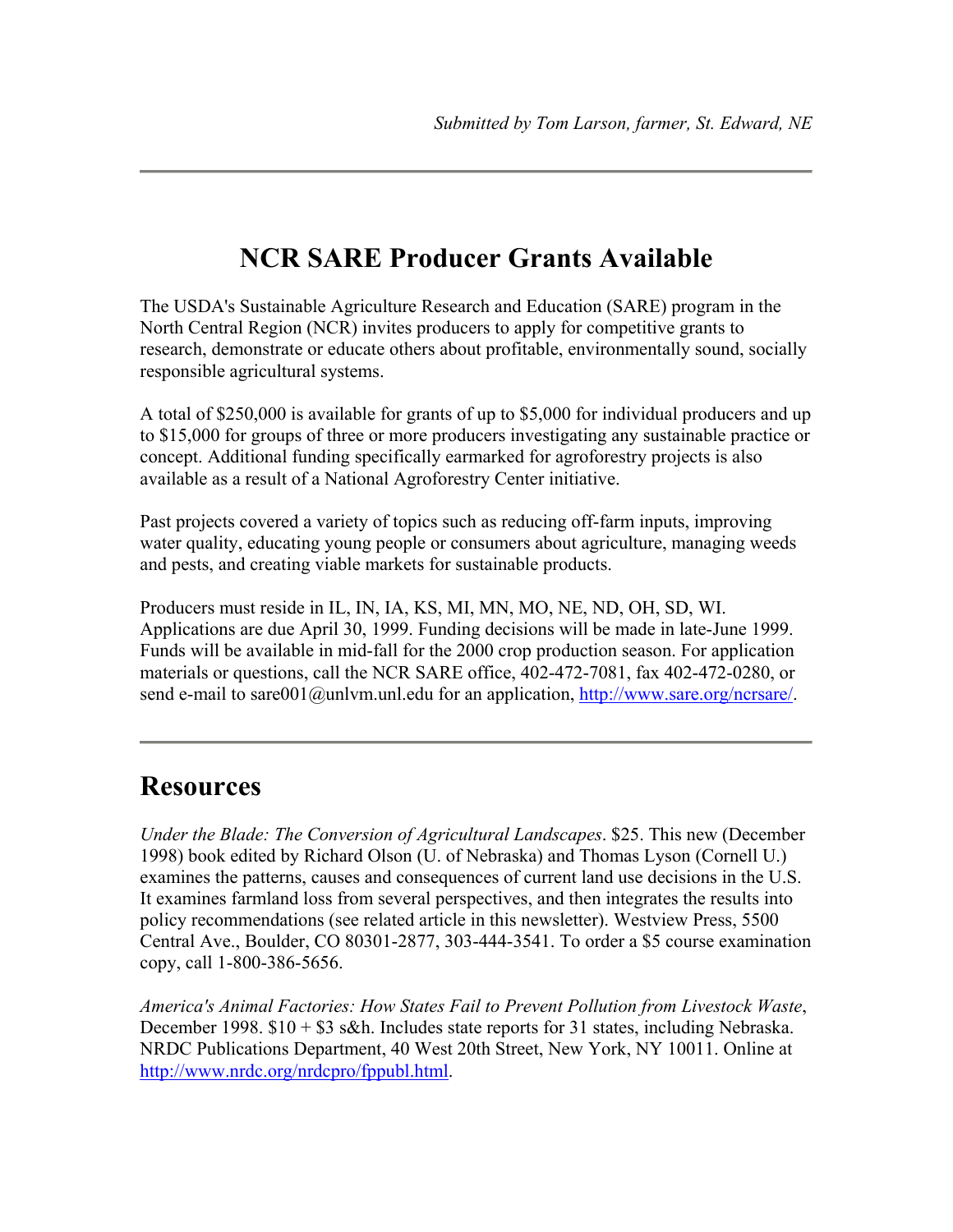The National Library for the Environment Web site contains Congressional Research Reports, http://www.cnie.org/nle/. Choose Agriculture for the topic and you'll find, for example, recent reports on such topics as grazing fees and rangeland management, animal waste management and the environment, and changes in U.S. farm income.

New farmer direct marketing Web page for small and medium-sized producers, http://www.ams.usda.gov/directmarketing.

ATTRA has 38 downloadable informational packets on the World Wide Web at http://www.attra.org/topub.html. Topic areas are Fundamentals of Sustainable Agriculture, Agronomy, Horticulture, Livestock, Pest Management, Soil and Fertility, Marketing & Business, and Alternative Farming Systems. The latest edition of the ATTRA Materials List that describes all of ATTRA's standard materials is also available.

Considering a non-traditional livestock enterprise? Check out the Nebraska Cooperative Extension Livestock Specialty Enterprises Web page containing information and links on bison, goats, llamas, rabbits, ostriches and emus, and aquaculture, http://www.ianr.unl.edu/ianr/lanco/ag/livestok/livespec.htm.

*Community Food Security News*. Varying rates. Quarterly newsletter promotes comprehensive systems-oriented solutions to the nation's food and farming problems. Community Food Security Coalition, PO Box 209, Venice, CA 90294, 310-822-5410, asfisher@aol.com.

*Working Trees for Livestock*. Free. Brochure describes specific ways your land can benefit by putting trees to work for your livestock. This is only one of many excellent publications available from the National Agroforestry Center, USDA-FS/USDA-NRCS, East Campus - UNL, Lincoln, NE 68583-0822, 402-437-5178, ext. 11, http://www.unl.edu/nac.

*Trouble on the Farm: Growing Up with Pesticides in Agricultural Communities*. \$10.50 + \$3 s&h. Natural Resources Defense Council report discusses how children who live on or near agricultural land, or whose families work in the fields, are "likely to be the most pesticide-exposed subgroup in the United States." NRDC Publications Department, 40 West 20th St., New York, N.Y. 10011.

### **Coming Events**

Contact CSAS office for more information.

**1999**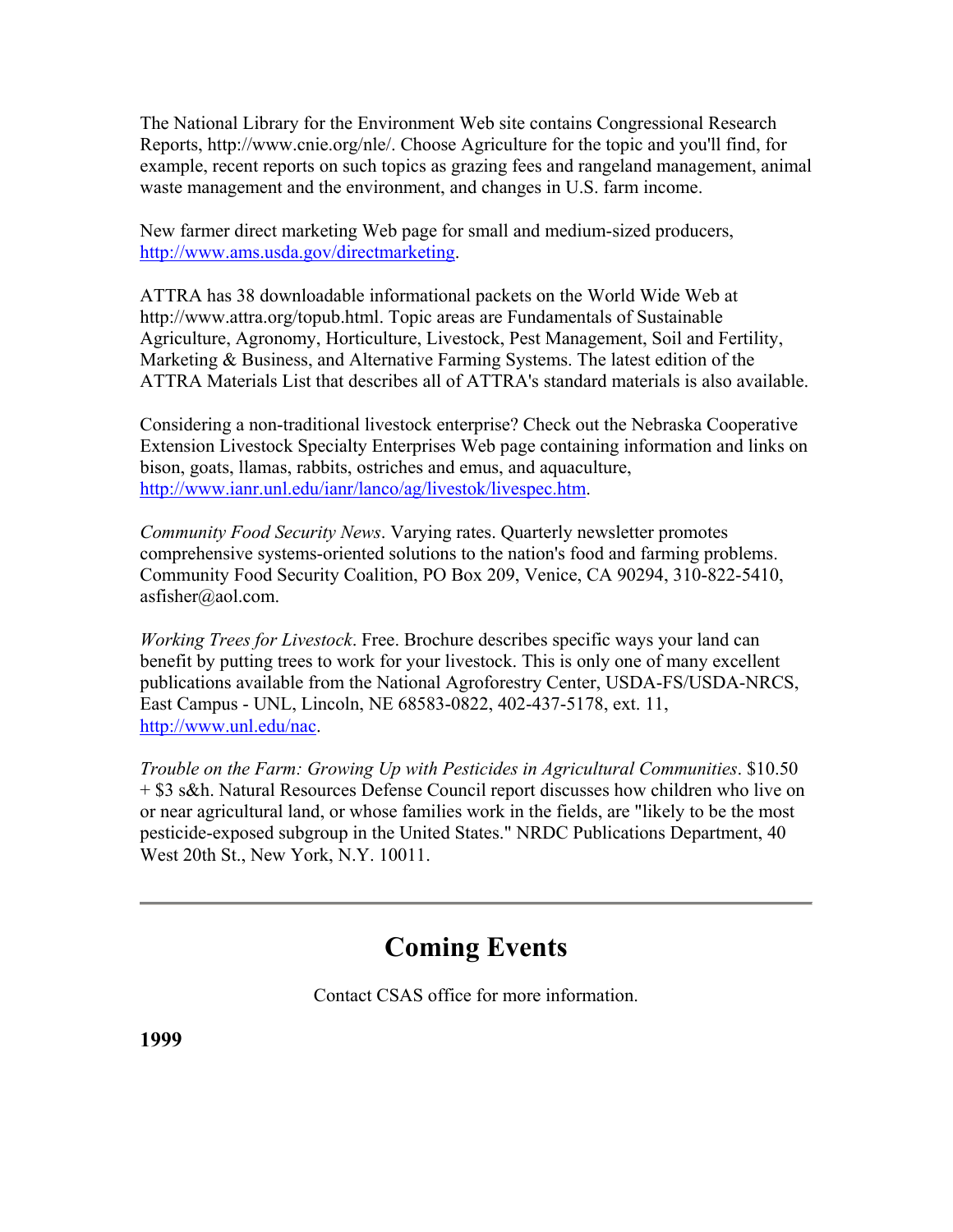Feb. 27 - Annual Meeting of Nebraska Sustainable Agriculture Society, Aurora, NE, http://www.netins.net/showcase/nsas/

Mar. 4-6 - Upper Midwest Organic Farming Conference, Sinsinawa, WI

Mar. 8-10 - Annual Nebraska Water Conference, Kearney, NE

June 6-8 - National Agricultural Biotechnology Council Meeting - World Food Security and Sustainability: The Impacts of Biotechnology and Industrial Consolidation, Lincoln, NE

June 12-16 - 6th Conference on Agroforestry in North America: Sustainable Land-Use Management for the 21st Century, Hot Springs, AR, tclason@agctr.lsu.edu http://www.missouri.edu/~afta/Sixth\_Conf.html

June 14-16 - XXVIII International Congress Work Sciences in Sustainable Agriculture, Horsens, Denmark, http://www.sp.dk/~cgs/ciosta/

Oct. 12-15 - Second National Small Farm Conference: Building Partnerships for the 21st Century, St. Louis, MO

Oct. 20-23 - North American Chapter Association for Farming Systems Research and Extension (AFSR/E) Biennial Meeting - Sustaining Agriculture in the 21st Century: Thinking "Outside the Box," Guelph, Ontario, CA, http://www.oac.uoguelph.ca/FSR/ (abstracts due Apr. 1)

For additional events, see:

http://www.sare.org/wreg/view\_notice\_adm.pl

http://www.agnic.org/mtg/

# **Did You Know...**

On 11/30/98 the Organic Trade Association released a study containing results of a survey of 56 food manufacturers who use organic ingredients. The study showed that, on average, sales increased 36% from 1996 to 1997. The OTA estimates the organic foods industry to have \$4.2 billion in annual sales, with \$6.6 billion expected by the year 2000.

On 10/30/98 CGIAR (16 agricultural research institutes throughout the world) issued a statement that they won't use "terminator" seeds.